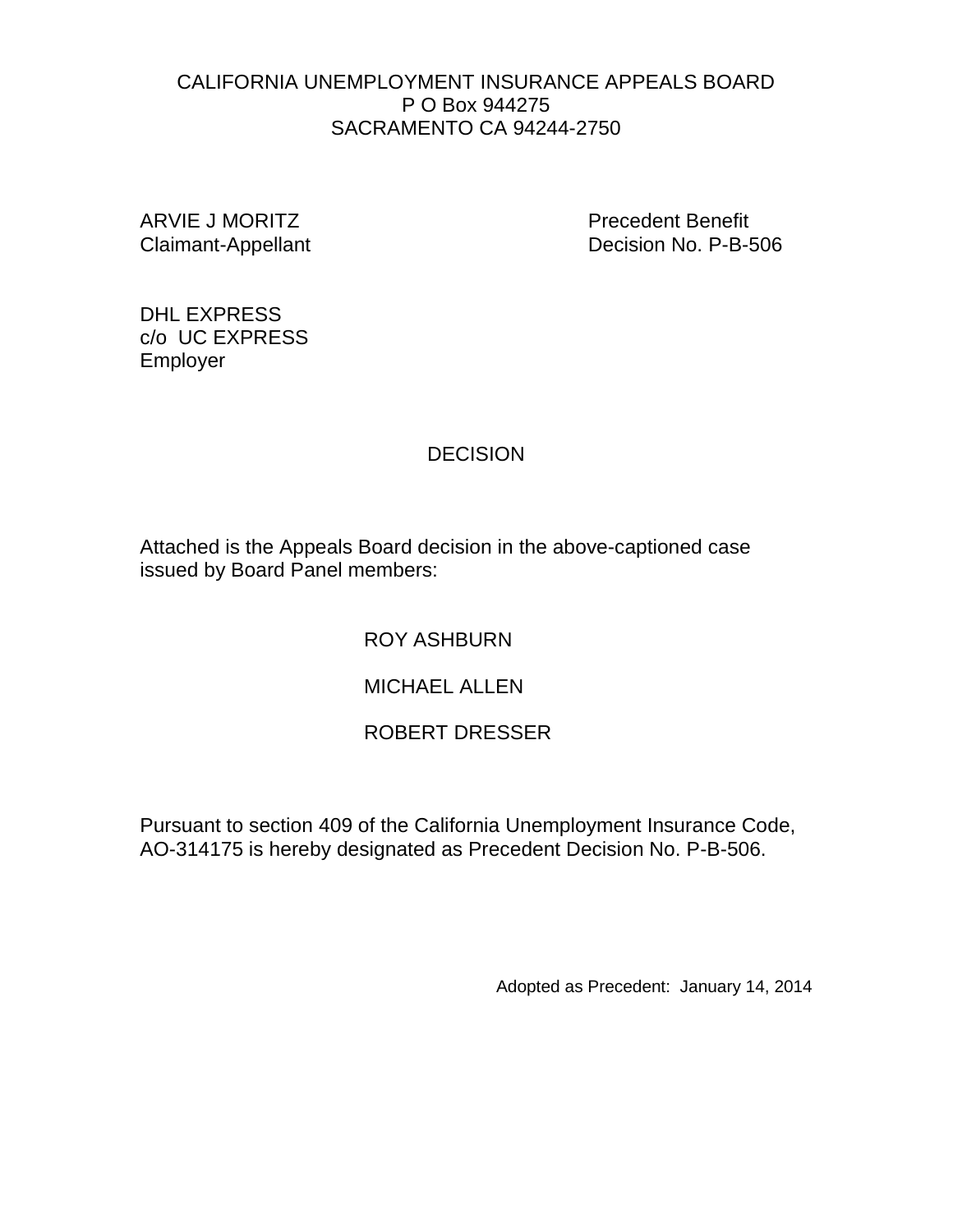### **Case Nos.: AO-314175, AO-314177, AO-314178, AO-314179 Claimant: ARVIE J MORITZ**

#### **OP**

**\_\_\_\_\_\_\_\_\_\_\_\_\_\_\_\_\_\_\_\_\_\_\_\_\_\_\_\_\_\_\_\_\_\_\_\_\_\_\_\_\_\_\_\_\_\_\_\_\_\_\_\_\_\_\_\_\_\_\_\_\_\_\_\_**

The claimant appealed from the portions of the decisions of the administrative law judge that held:

- 1. the claimant was disqualified for benefits under section 1256 of the Unemployment Insurance Code<sup>1</sup>;
- 2. the claimant was overpaid benefits and liable for repayment of an overpayment in the amount of \$11,700 under code section 1375;
- 3. the claimant was overpaid benefits and liable for repayment of an overpayment in the amount of \$5,850 under code section 1375; and,
- 4. the claimant was overpaid benefits and liable for repayment of an overpayment in the amount of \$9,000 under code section 1375.

The administrative law judge inadvertently failed to mention in her decision that one of the issues in the matter was a department ruling that held the employer's reserve account subject to benefit charges; and failed to address the issue of whether the employer's reserve account should be subject to charges.

Pursuant to California Code of Regulations, title 22, section 5100(b), these partial appeals are consolidated for consideration and decision.

#### ISSUE STATEMENT

The issues to be decided in these cases are:

- 1. Does the Employment Development Department (hereinafter referred to as the department) have the authority to issue the employer a determination and ruling under sections 1030 and 1327 where:
	- a. the department's disqualification of the claimant under section 1256 is based on information provided by the claimant's employer beyond the time limits provided by sections 1030 and 1327;

 $<sup>1</sup>$  All section references are to the Unemployment Insurance Code unless otherwise noted.</sup>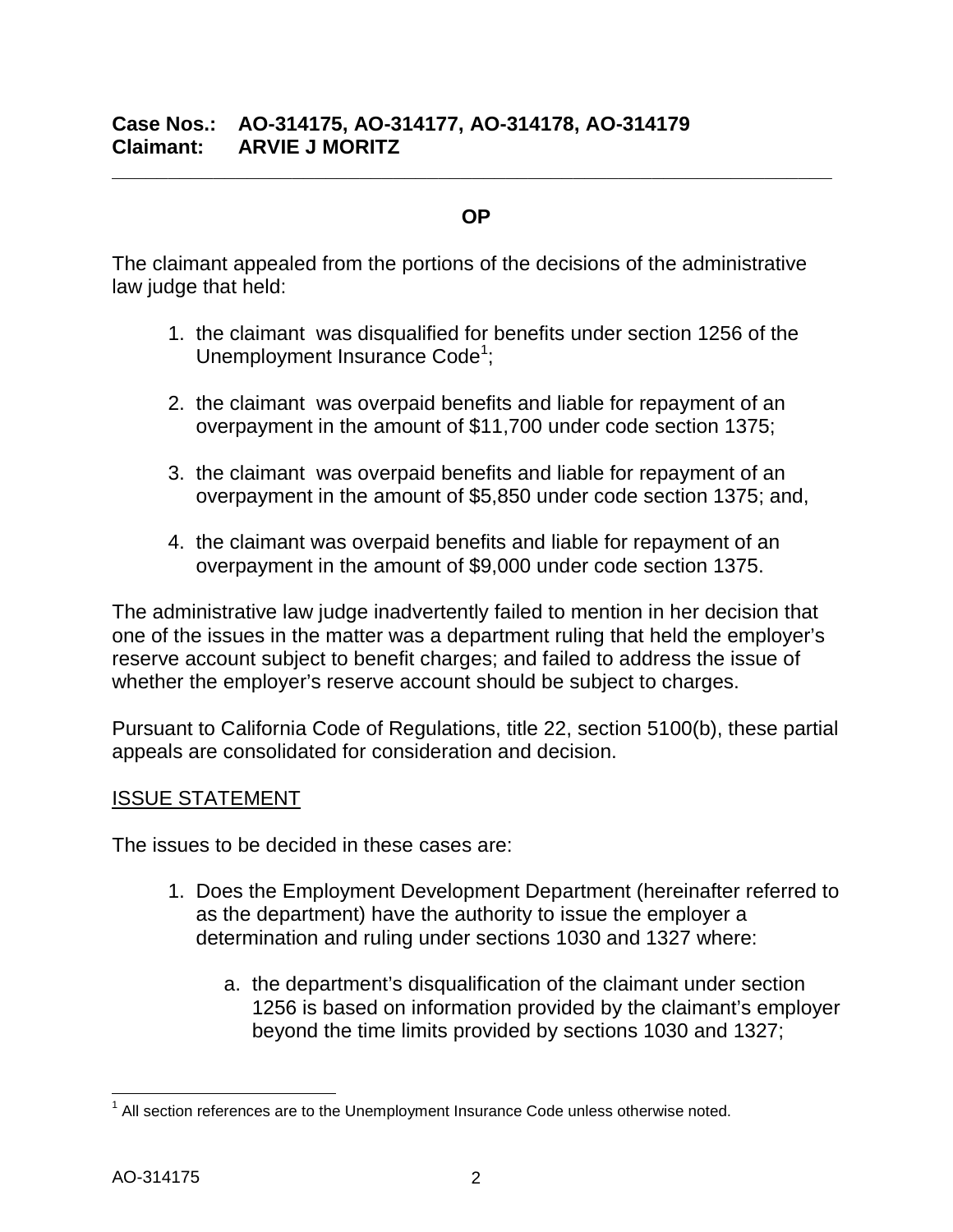- b. there is no evidence that the department made a finding of good cause to extend the time for the employer to respond to the notice that the claimant filed a claim for benefits (sections 1030 and 1327); and,
- c. there is no evidence that the claimant engaged in fraud, misrepresentation, or willful nondisclosure when she filed her claim for unemployment benefits (sections 1257(a) and 1332.5)?
- 2. Does the department have the authority to reconsider a claimant's eligibility for benefits under section 1256 where:
	- a. the department's disqualification of the claimant is based on information provided by the claimant's employer beyond the time limits provided by sections 1030 and 1327;
	- b. there is no evidence that the department made a finding of good cause to extend the time for the employer to respond to the notice that the claimant filed a claim for benefits (sections 1030 and 1327); and,
	- c. there is no evidence that the claimant engaged in fraud, misrepresentation, or willful nondisclosure when she filed her claim for unemployment benefits (sections 1257(a) and 1332.5)?
- 3. Is the claimant liable for an overpayment for those benefits paid to the claimant prior to the employer's untimely response to the notice issued to the employer pursuant to sections 1030 and 1327, when there has been no showing that the department had the authority to reconsider the claimant's eligibility for unemployment insurance benefits?

### FINDINGS OF FACT

We set forth only those facts necessary for resolution of this matter.

The claimant filed a claim for unemployment insurance benefits on May 2, 2011, by completing the on-line application for benefits, known as "E-Apply for UI" on the department's website. The claimant selected "Laid Off" as the reason she was no longer working for her most recent employer, DHL Express. On May 5, 2011, the department mailed the claimant a Notice of Unemployment Insurance Award (DE429Z), advising the claimant that she established a claim for unemployment insurance benefits with a weekly benefit amount of \$450.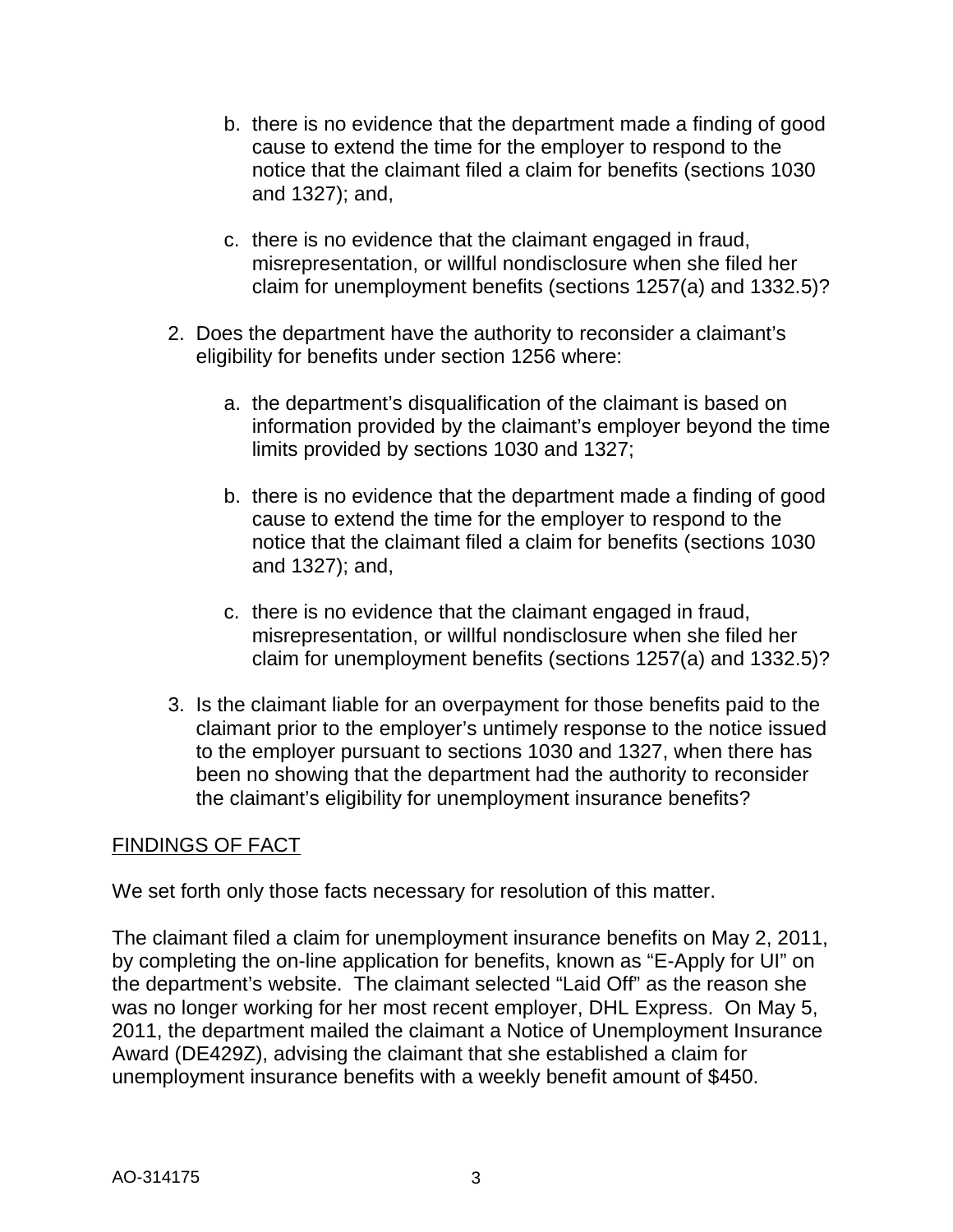The claimant's employer, DHL Express, was both the claimant's last employer and a base period employer. The department sent this employer two notices advising the employer that the claimant filed a claim for benefits – a Notice of Unemployment Claim Filed (DE1101CZ)<sup>2</sup> and a Notice of Wages Used for Unemployment Insurance (UI) Claim ( $DE1545$ ).<sup>3</sup> Both of these notices provided the employer with an opportunity to explain the reason the claimant separated from her employment. Both of these notices set forth time limitations within which the employer was to respond.

The department mailed the employer the Notice of UI Claim Filed on May 5, 2011. This notice advised the employer that "the law requires an employer to submit any facts in his/her possession which may affect a claimant's eligibility for benefits," and to respond as completely as possible because the facts in the response will be used in determining the claimant's eligibility for benefits. The Notice of UI Claim Filed further advised the employer that the time limit for replying is ten days from the mail date on the notice, and that if the employer is mailing his/her response late, the employer must explain the reasons for the delay as the time limit may be extended only for good cause.

The same notice also referenced to code section 1327 and informed the employer that the ten-day response period may be extended for good cause or, if the employer acquires knowledge of facts that may affect the claimant's eligibility after the ten-day period has expired and those facts could not reasonably have been known within the ten-day response period, the employer may provide those facts within ten days of acquiring them. This second ten-day period may also be extended for good cause. The employer had until May 16, 2011, to timely respond to the Notice of UI Claim Filed. According to the record, the employer did not respond to this notice.

Similarly, the Notice of Wages Used for UI Claim, mailed to the employer on May 25, 2011, advised the employer that the claimant had received unemployment insurance benefits and that if the employer wanted a ruling, the employer would need to supply the department with information regarding the separation. The employer had fifteen days from the date the notice was sent to timely respond to this notice. If the employer did not respond within fifteen days, the time limit could have been extended, provided the employer had shown good cause for the untimely response. The employer had until June 9, 2011, to timely respond to the Notice of Wages Used for UI Claim. According to the record, the employer did not respond.

 $2$  Hereinafter referred to as the Notice of UI Claim Filed.<br> $3$  Hereinafter referred to as the Notice of Wages Used for UI Claim.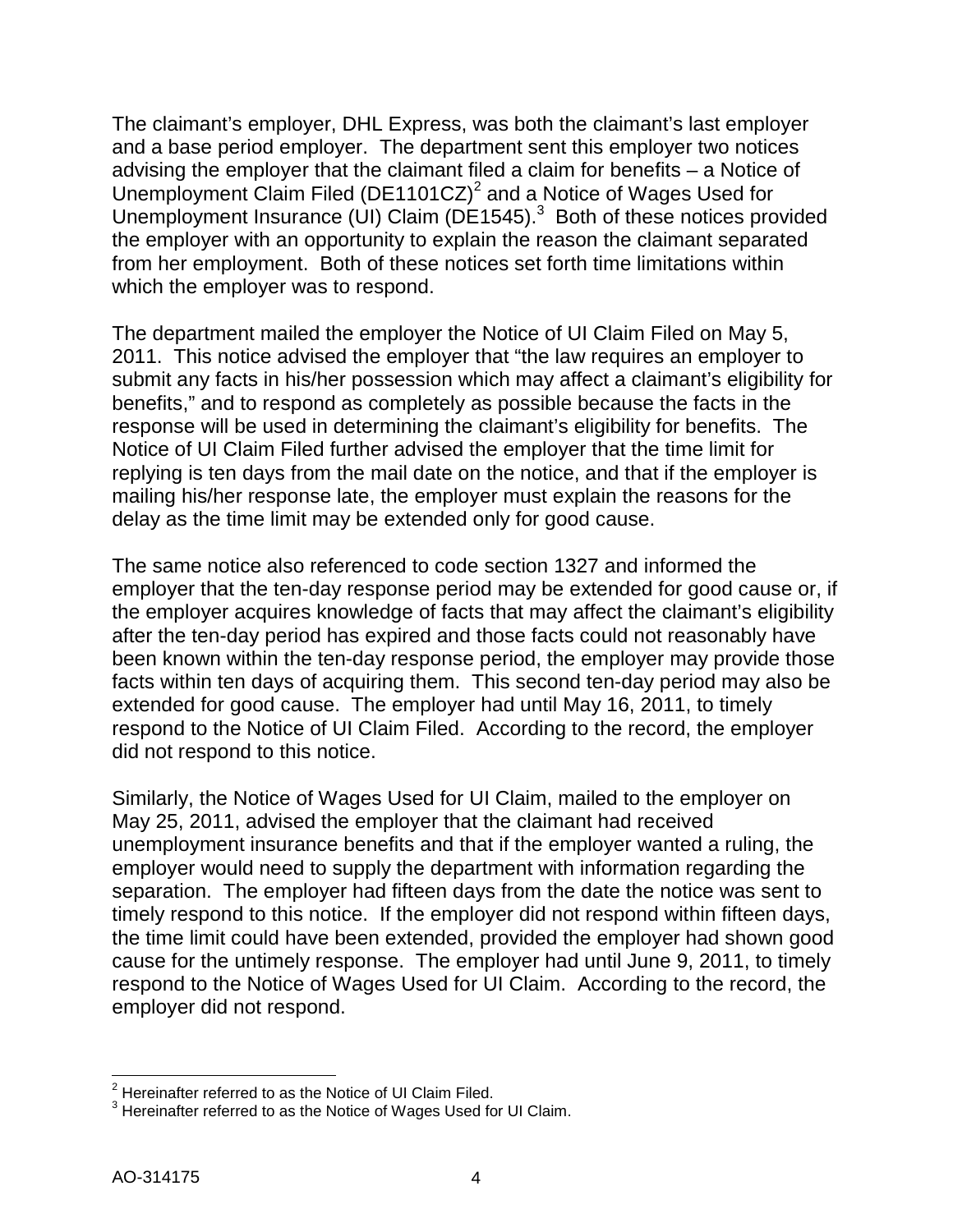On May 23, 2011, the department mailed the claimant her first benefit check in the amount of \$450 for the week ending May 14, 2011. (The week ending May 7, 2011 was the claimant's waiting period week.) After exhausting all regular unemployment insurance benefits, the claimant received federal extended benefits (including EUC and EUX) beginning on or about November 6, 2011. The claimant received regular unemployment benefits and extended unemployment benefits from May 8, 2011 through June 23, 2012, in the total amount of \$26,550.

In a department claim note dated July 2, 2012, fourteen months after the claimant filed her initial claim for unemployment insurance benefits and shortly before she would be paid benefits under another extended benefit program (EUY), the department recorded that DHL Express, her last and base period employer, through its agent TALX, informed the department that the claimant quit to retire. The record does not reflect why the employer waited fourteen months after receiving the first notices to respond with the requested information. The record does not show that any Notice of UI Claim Filed or Notice of Wages Used for UI Claim was sent to the employer, other than those issued in 2011.

If the employer was responding to either the Notice of UI Claim Filed or the Notice of Wages Used for UI Claim sent to the employer in 2011, the record does not reflect that the employer gave any reason to justify its almost fourteen-month delay.

On July 13, 2012, within two weeks of the department receiving the information from the employer's representative that the claimant quit to retire, the department conducted a telephone interview with the employer. According to the department's Record of Claim Status Interview, the employer's agent informed the department interviewer that the claimant sent the employer an email on March 21, 2011, wherein the claimant advised the employer that she was retiring and that her last day on the job would be April 22, 2011.

The department interviewer did not obtain any information from the employer regarding the employer's receipt of the Notice of UI Claim Filed and the Notice of Wages Used for UI Claim, sent to the employer shortly after the claim was filed in 2011, or why the employer did not timely respond to these notices, and waited fourteen months to provide this information.

Based on the information the department obtained during the July 13, 2012 interview, the department reconsidered the claimant's eligibility for benefits. The department issued a notice of determination and ruling on July 25, 2012, wherein the department found the claimant disqualified for benefits under code section 1256; relieved the employer's reserve account of benefit charges; and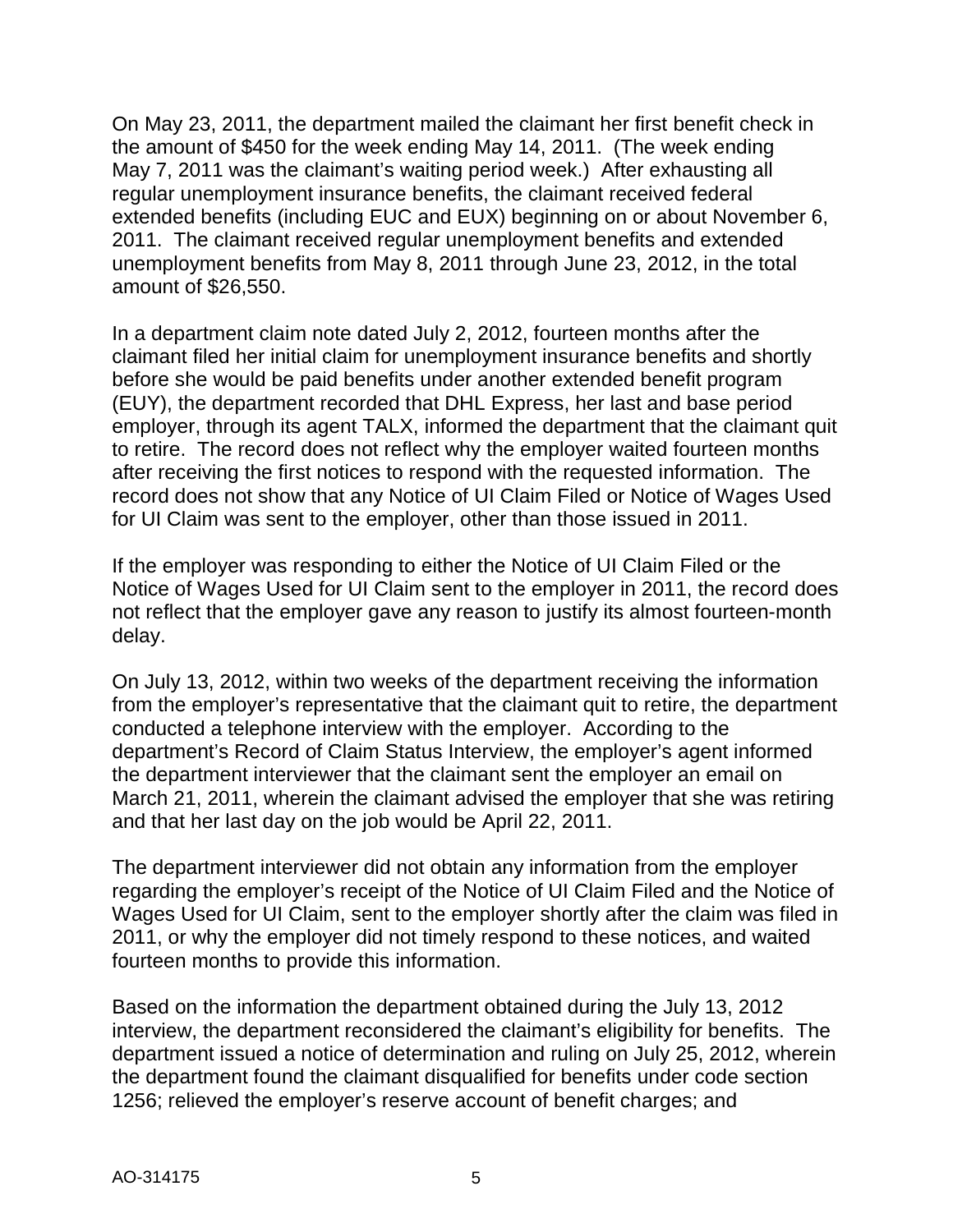disqualified the claimant under section 1257(a) because the department found she made a false statement or willfully withheld material information when claiming benefits. The department also issued three separate notices of overpayment on July 31, 2012, seeking reimbursement for fourteen months of benefits paid to the claimant on her regular unemployment claim as well as her two extended benefit claims. It is these department notices from which the claimant appealed.

The clamant and the employer were notified of the hearing on these issues before the administrative law judge. Only the claimant appeared at the hearing.

In related Case No. AO-314176 (FO Case No. 4559050), the claimant appealed from the decision of the administrative law judge that found the claimant did not make a willful false statement when she filed her claim. In that matter, the administrative law judge found that while the claimant was at fault for not providing the correct reason for her separation from her work, the claimant did not commit fraud, engage in misrepresentation, or willfully fail to disclose material information when she filed her claim for benefits, and was not disqualified for benefits under code section 1257(a). Neither the employer nor the department appealed this decision of the administrative law judge. Because the decision of the administrative law judge was favorable to the claimant, there was no disputed issue for the claimant to appeal. We dismissed the claimant's appeal in Case No. AO-314176 finding the claimant received a favorable decision from the administrative law judge and there is no further relief to be provided by the Appeals Board. The decision of the administrative law judge that held the claimant not disqualified for benefits under code section 1257(a) stands as issued.

### REASONS FOR DECISION

*A. THE EFFECT OF THE ADMINISTRATIVE LAW JUDGE DECISION FINDING NO FRAUD, MISREPRESENATION OR WILLFUL NONDISCLOSURE, ON THE DEPARTMENT'S ABILITY TO RECONSIDER THE DETERMINATION AND RULING.*

Any provision of the code which prescribes time limits within which the department may reconsider any determination, ruling or computation, or any provision that otherwise restricts or prevents such reconsideration, does not apply in any case of fraud, misrepresentation or willful nondisclosure. (Unemployment Insurance Code, section 1332.5.)

As discussed in the sections that follow, there are statutory provisions that prescribe time limits within which the department may reconsider a determination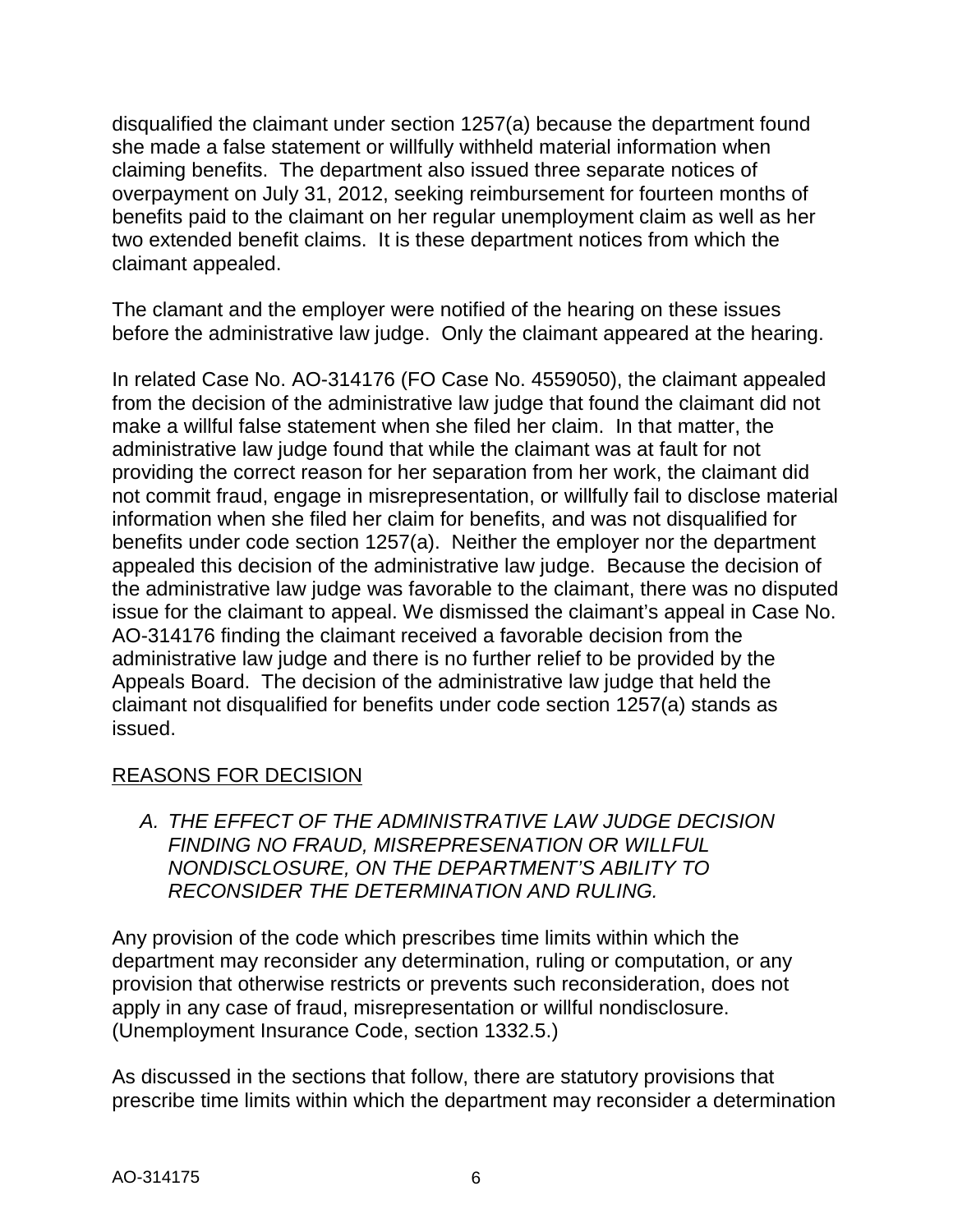and a ruling. Such time limits would not apply, however, in those cases where either the claimant or the employer has been found to have engaged in fraud, misrepresentation, or willful nondisclosure.

The decision of the administrative law judge found the claimant did not engage in fraud, misrepresentation, or willful nondisclosure when claiming benefits.<sup>4</sup> Since neither the employer nor the department appealed from that decision, the administrative law judge's finding stands as issued.

Having found that the claimant did not engage in fraud, misrepresentation or willful nondisclosure, and is not disqualified for benefits under section 1257(a), the department was bound by the statutory time limits within which the department may reconsider the claimant's eligibility for benefits under section 1256 and the charges to the employer's reserve account under sections 1030 and 1032.

### *B. THE DEPARTMENT'S AUTHORITY TO ISSUE THE EMPLOYER A NOTICE OF DETERMINATION/RULING.*

An individual is disqualified for benefits if the individual left the most recent work voluntarily without good cause or the individual was discharged for misconduct connected with the most recent work. (Unemployment Insurance Code, section 1256.)

An employer's reserve account may be relieved of benefit charges if the claimant left employment voluntarily without good cause or was discharged for misconduct. (Unemployment Insurance Code, sections 1030 and 1032.)

Section 1327 of the Unemployment Insurance Code requires the department to give notice of the filing of a new or additional claim to the employer by whom the claimant was last employed immediately preceding the filing of the claim unless:

- (1) the additional claim is the result of the filing of a partial claim;
- (2) no subsequent employer has been designated as the last employer; and,
- (3) there is no separation issue.

The claimant's most recent employer must submit, within ten days after the mailing of notice of a new or additional claim, any facts then known which may affect the claimant's eligibility for benefits, including the circumstances of the

 $4$  See related AO Case No. 314176.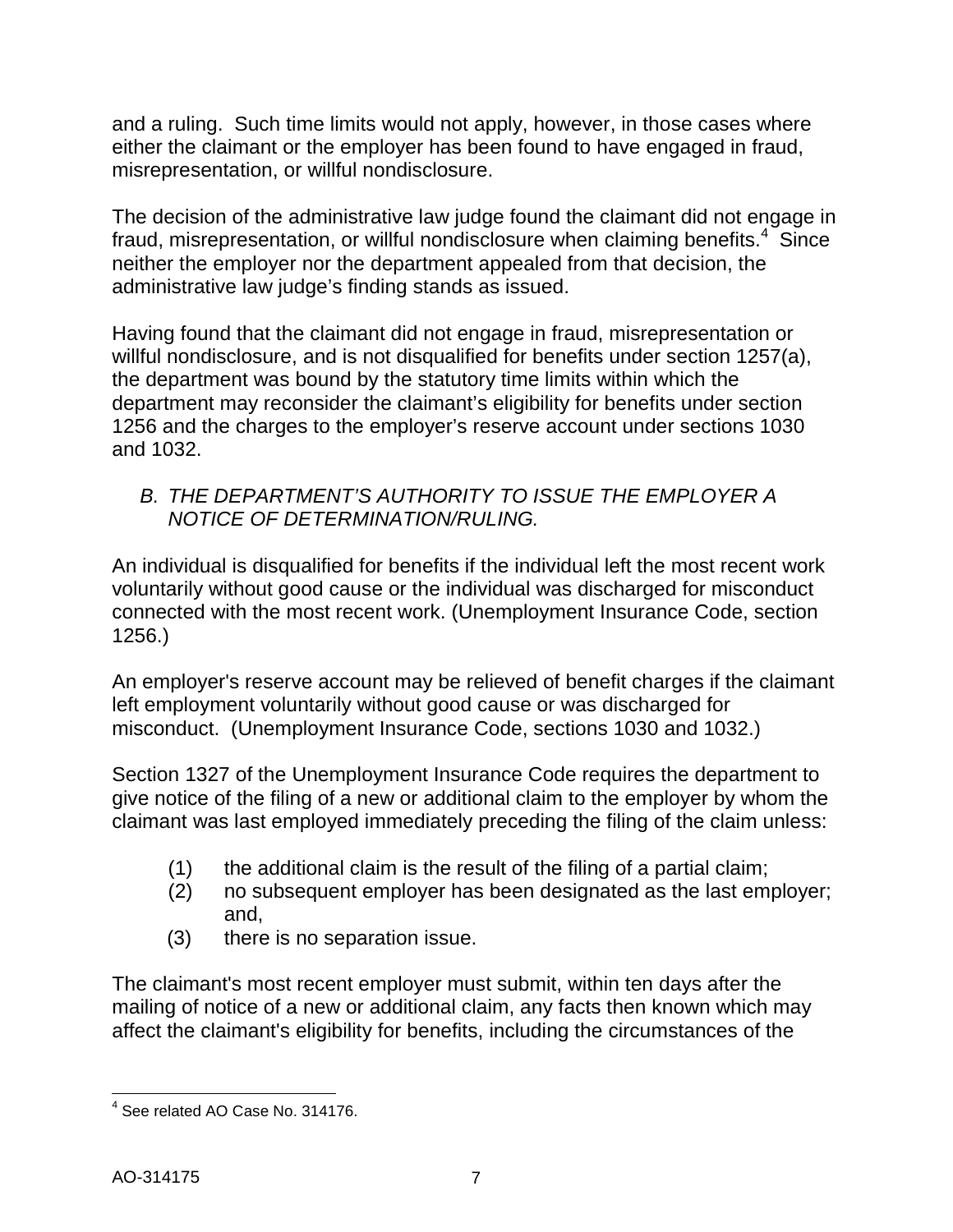claimant's separation from employment. The ten-day period may be extended for good cause. (Unemployment Insurance Code, sections 1030(a) and 1327.)

The department is required to promptly notify each of the claimant's base period employers of its computation of the claimant's benefits after the payment of the first weekly benefit. (Unemployment Insurance Code, section 1329.)

A base period employer must submit within 15 days of a notice of computation any facts then known, and not previously required to be submitted as a most recent employer, regarding the claimant's loss of employment. The 15-day period may be extended for good cause. (Unemployment Insurance Code, sections 1030(b) and 1331.)

If after the time periods prescribed in sections 1327 and 1331, the employer acquires knowledge of facts that may affect the eligibility of the claimant and those facts could not reasonably have been known within those periods of time, the employer shall, within ten days of acquiring the knowledge, submit the facts to the department. That ten-day period may also be extended for good cause. (Unemployment Insurance Code sections 1327 and 1331.)

An employer is entitled to a ruling only if it timely responds to the notice of claim with information regarding the termination of the claimant's employment. The employer is entitled to a determination if it timely submits any information relevant to the claimant's eligibility for benefits. (Precedent Decision P-B-432.)

Where an employer, without good cause, fails to timely respond to the first notice of claim filed, the employer is not entitled to a ruling or a determination. (Precedent Ruling P-R-363; Precedent Decision P-B-499.)

An employer who, without good cause, fails to respond properly to the first notice of claim it was mailed is not entitled to a ruling or determination notwithstanding a timely response to later notices. (Precedent Decisions P-R-363, P-R-371, P-R-372 and P-B-499.)

In this matter, the employer was both the last employer and a base period employer. Consequently, the department was required to send, and did send, the employer two notices shortly after the claimant opened her claim for unemployment insurance benefits. The first notice sent to the employer was the Notice of UI Claim Filed on May 5, 2011. A subsequent notice, the Notice of Wages Used for UI Claim, was sent to the employer on May 25, 2011.

Pursuant to sections 1030(a) and 1327, the employer was to respond to the Notice of UI Claim Filed within ten days, or by May 15, 2011; and was to respond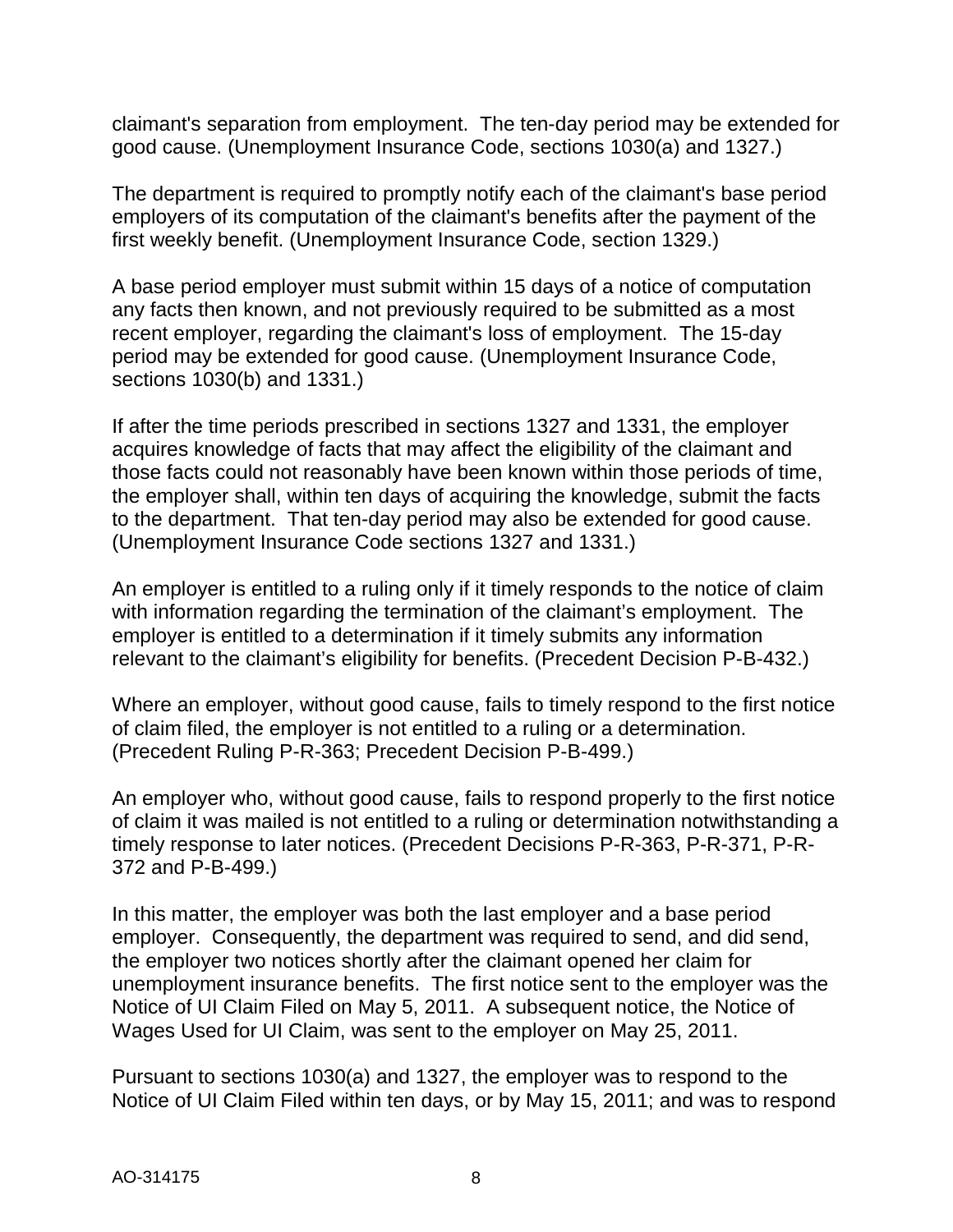to the Notice of Wages Used for UI Claim within the statutorily required 15-day days, or June 11, 2011. There is no evidence that the employer availed itself of these two opportunities in May and June of 2011 to timely provide the department with information pertaining to the claimant's separation. As a result, the department found the claimant eligible for unemployment insurance benefits, and charged the employer's reserve account accordingly.

Even though these notices provided the employer with two opportunities to timely provide the department with information regarding the claimant's separation – information which would impact both the department's determination of the claimant's eligibility and the department's ruling on the charging of the employer's reserve account – the employer did not provide the department with information regarding the claimant's separation until June or July of 2012, approximately fourteen months after benefits had commenced. While code section 1327 provides the employer with additional time to respond to the notices the department sent in 2011, the requirements are specific – the employer must show good cause for the untimely response or that the information provided was "newly acquired."

The information the employer reported to the department in 2012 was contained in an email the claimant sent her employer one month prior to her separation in 2011. There is no evidence in the record establishing that the employer provided the department with any reason for this late response to the notices, and thus no showing the employer had "good cause" for the employer's late response. Nor is there any evidence that this email the claimant sent to the employer in 2011 was "newly acquired" information.

Moreover, there is no evidence that the department made a finding that the employer timely responded, that the employer had good cause for its untimely response, or that the employer provided newly acquired information. Consequently, the elements necessary to allow additional time for the employer to respond to the Notice of UI Claim Filed under code section 1327 have not been shown, and there is no basis for the department to extend the time for the employer to respond under code section 1327, and therefore no statutory support for the department's redetermination of the claimant's eligibility under section 1256 and the issuance of the determination and ruling in 2012.

Even assuming the department accepted the late filed information based on its belief that the claimant engaged in fraud, misrepresentation, or willful nondisclosure, once the administrative law judge decided otherwise, the untimely submitted information could only be relied upon if the employer had established good cause for its untimely response to the Notice of UI Claim Filed, or its receipt of newly acquired evidence. Thus, in the absence of any evidence that the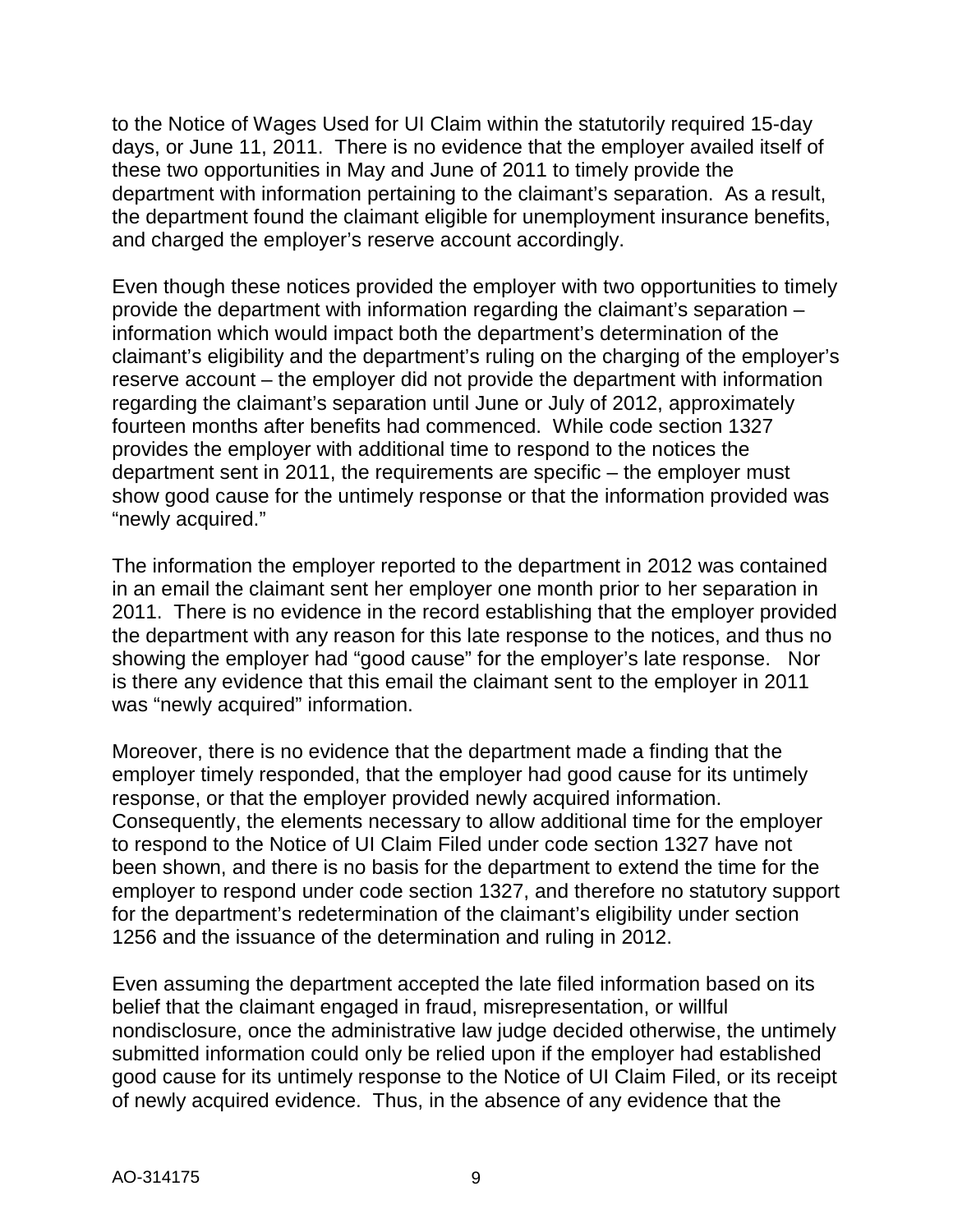employer had good cause for its untimely response to the Notice of UI Claim Filed, the department does not have the authority to issue an unfavorable determination as to the claimant's eligibility and a favorable ruling that the employer's reserve account was not subject to charges, and the notice of determination and ruling must be set aside.

Accordingly, in Case No. AO-314175, we reverse the portion of the decision of the administrative law judge finding the claimant disqualified for benefits under code section 1256. The department's notice of determination and ruling is set aside.

In an appeal from a decision of an administrative law judge, the Board shall consider only those issues in a department action which were appealed, petitioned, or noticed by the Office of Appeals, related issues properly considered by the administrative law judge, related procedural issues, or appellate procedural issues. (California Code of Regulations, title 22, section 5101.) The Board may refer to the Employment Development Department or remand to an administrative law judge for appropriate action any issues raised for the first time in the appeal. The Board shall not consider any substantive issues which have not been appealed. (California Code of Regulations, title 22, section 5101.)

We set aside the decision of the administrative law judge and the underlying notice of determination and ruling because, as found above, once it was found that there was no fraud, misrepresentation or willful omission of material information by the claimant, there was no evidence in the record to support the conclusion that the department had authority to issue the notice of determination and ruling to the employer in this case. However, while the issues of fraud, misrepresentation and willful omission were fully litigated in Case No. AO 314176, the record does not reflect that the department specifically considered or addressed the issues of whether the employer timely responded to the Notice of Claim Filed, the employer had good cause for any delay in responding to such notice or the employer's correspondence to the department in June or July 2012 was newly acquired evidence. The notice of hearing did not list these issues for consideration at the hearing and the issues were not fully litigated by the parties. Rather, these issues have been considered by the Appeals Board for the first time. As such, we find it necessary to refer these issues to the department for its consideration.

The following issues are referred to the department for its consideration and issuance of any appealable notice(s) to the employer the department may deem appropriate: 1) whether the employer timely responded to the Notice of Unemployment Claim Filed pursuant to code sections 1030 and 1327; and 2) if the employer did not timely respond, a) whether the employer had good cause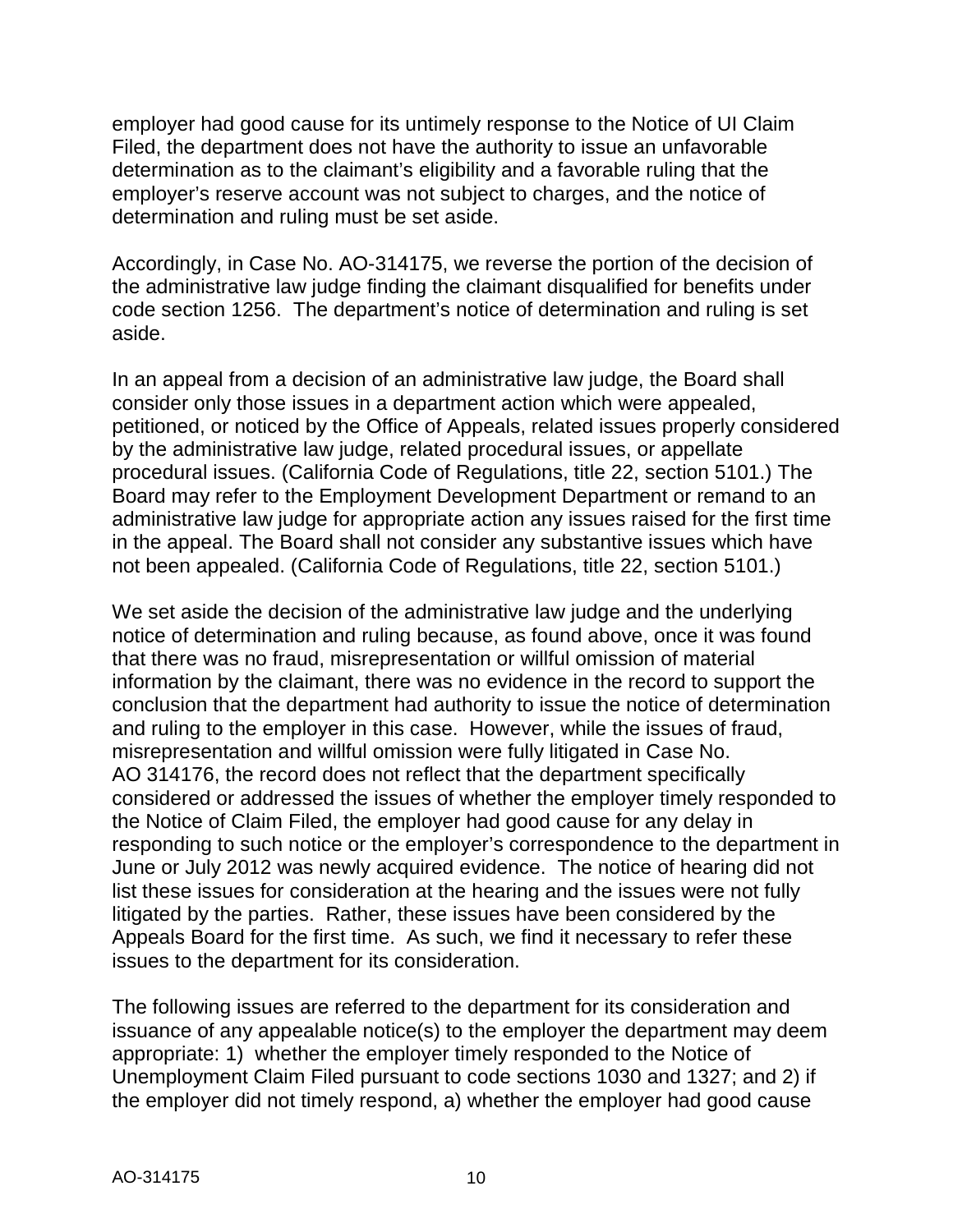for its untimely response; b) the reasons that support a finding of good cause for the employer's untimely response; and c) whether the employer's untimely response was based upon newly acquired information.

### *C. THE AUTHORITY OF THE DEPARTMENT TO RECONSIDER THE CLAIMANT'S ELIGIBILITY FOR BENEFITS.*

An individual is disqualified for benefits if the individual left the most recent work voluntarily without good cause or the individual was discharged for misconduct connected with the most recent work. (Unemployment Insurance Code, section 1256.)

An individual is presumed not to have voluntarily left his or her work without good cause unless his or her employer has given written notice to the contrary to the department as provided in section 1327 of the code, setting forth facts sufficient to overcome the presumption. This presumption is rebuttable. (Unemployment Insurance Code, section 1256.)

If an employer fails to submit a timely protest under section 1327 of the code, or the protest fails to set forth sufficient facts, the burden is on the employer or the Employment Development Department to prove that the claimant is disqualified for benefits under section 1256 of the code. (*Rabago v. Unemployment Insurance Appeals Board* (1978) 84 Cal.App.3d 200; *O'Connell v. Unemployment Insurance Appeals Board* (1983) 149 Cal.App.3d 54.)

Section 1332(b) of the Unemployment Insurance Code provides in part:

"(b) The department may for good cause reconsider any determination within 15 days after an appeal to an administrative law judge is filed. If no appeal is filed, the department may for good cause reconsider any determination within 20 days after mailing or personal service of the notice of determination. The department may, if a claimant has not filed an appeal to an administrative law judge from any determination which finds that a claimant is ineligible or disqualified, or if an appeal has been filed but is either withdrawn or dismissed, for good cause also reconsider the determination during the benefit year or extended duration period or extended benefit period to which the determination relates. The department shall give notice of any reconsidered determination to the claimant and any employer or employing unit which received notice under sections 1328 and 1331 and the claimant or employer may appeal therefrom in the manner prescribed in section 1328 . . . ."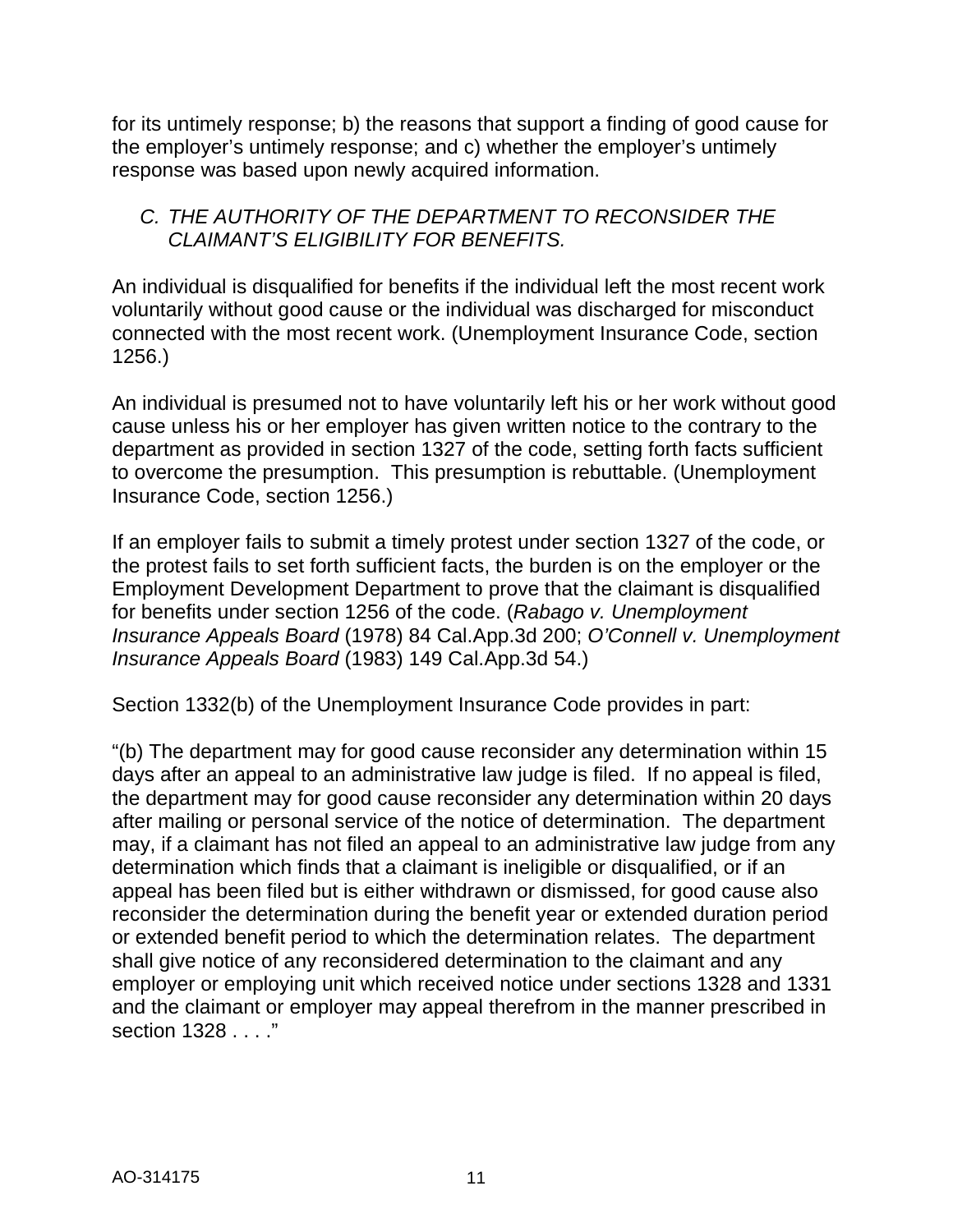The time limitations set forth in section 1332(b) of the code apply to a "silent" or "unwritten" determination by the department of a claimant's eligibility for benefits under code section 1256. (Precedent Decision P-B-499.)

The department initially found the claimant separated from her work under qualifying reasons under code section 1256. The department did not send a written notice of determination to the claimant finding the claimant eligible for benefits. Rather, the department notified the claimant of its finding that she was eligible for unemployment benefits by virtue of the first benefit payment to the claimant on May 23, 2011. Thus, the department's payment of benefits to the claimant is considered a "silent" determination finding the claimant eligible for unemployment benefits.

Having initially determined the claimant eligible for benefits, the department is bound by the time limitations as set forth in code sections 1332(b) within which the department may reconsider its initial finding that the claimant is eligible for benefits. Section 1332(b) allows the department, for good cause, to reconsider any determination within twenty days after mailing or personal service of the notice of determination in cases where no appeal was filed. As the claimant's first benefit check was mailed on May 23, 2011, the department had until June 12, 2011 to reconsider the claimant's eligibility for benefits. Since the department did not reconsider the claimant's eligibility until fourteen months after the silent determination, the department was clearly beyond this twenty-day period.

The department may reconsider a favorable determination beyond the twentyday period under limited circumstances.

The department may reconsider a favorable determination beyond that twentyday period in those cases where there has been a change in the law affecting a claimant's continuing eligibility for unemployment benefits. (See Precedent Decision P-B-499.) In this matter, there has been no change in the law affecting this claimant's continuing eligibility for unemployment insurance benefits related to the issues under appeal.

The department may also reconsider a favorable determination beyond that twenty-day period in those cases involving fraud, misrepresentation or willful nondisclosure under section 1332.5. As discussed in section A above, the administrative law judge found the claimant did not engage in fraud, misrepresentation or willful nondisclosure when she filed her claim for unemployment benefits. Thus, the department did not have the authority under section 1332.5 to reconsider the favorable determination beyond the twenty-day time limitation set forth in section 1332(b).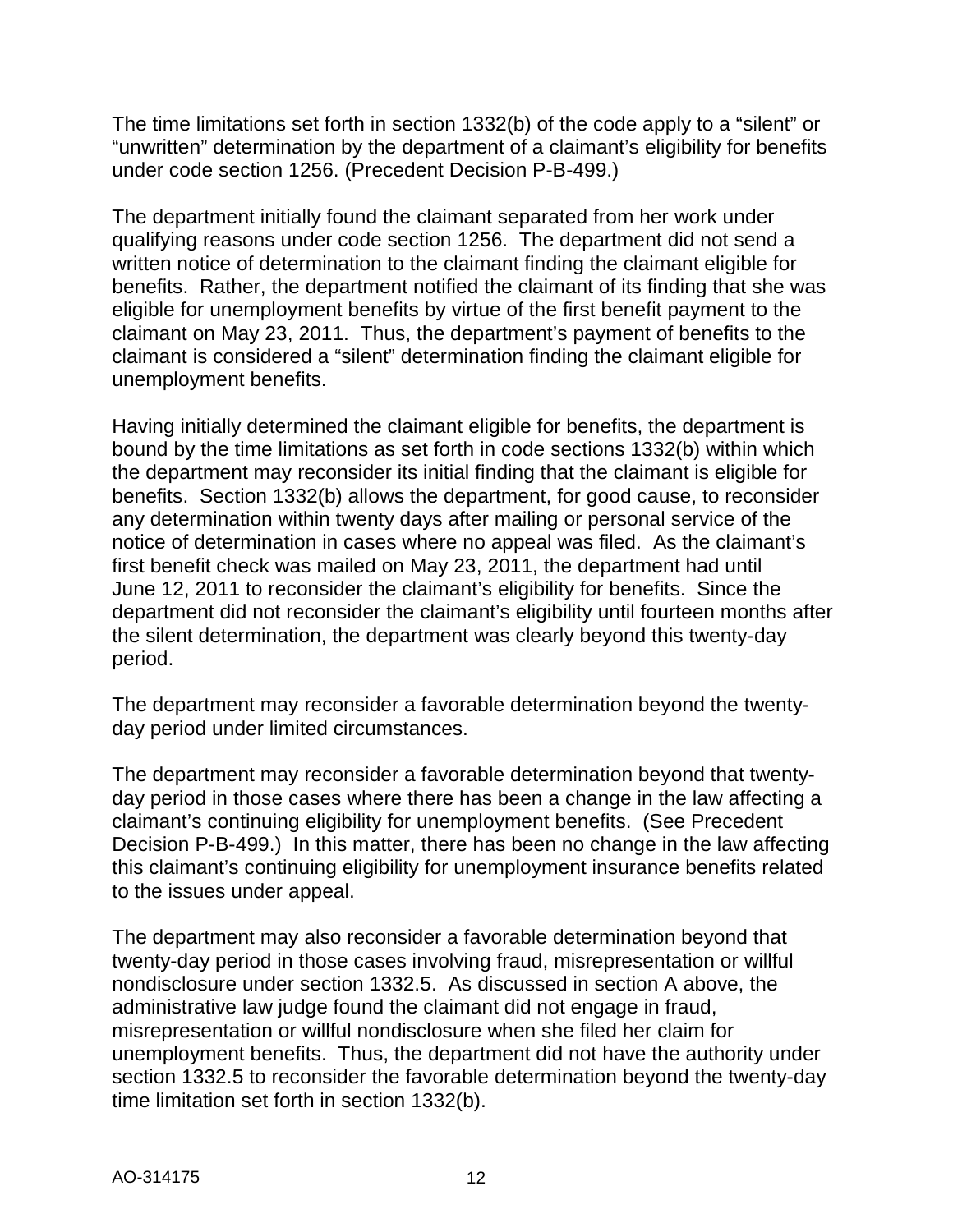The department is, therefore, limited to reconsidering the claimant's eligibility within twenty days from the mailing of the department determination. The record does not show the employer timely responded to the department notices, which timely response would have given the department the opportunity to reconsider the claimant's eligibility for benefits. It is important to note that had the employer timely responded to the Notice of Unemployment Claim Filed mailed to the employer on May 5, 2011, the department would have had sufficient time to evaluate the claimant's eligibility not only before the first benefit payment was issued, but also within twenty days of the issuance of the silent determination.<sup>5</sup> Additionally, if the employer responded untimely with good cause, prior to the expiration of the twenty-day period after the silent determination was issued, the department may have had the ability to reconsider the silent determination.<sup>6</sup>

Accordingly, in Case No. AO-314175, the portion of the decision of the administrative law judge finding the claimant disqualified for benefits under section 1256 is set aside, and the department's notice of determination/ruling issued on July 25, 2012 is set aside. The "silent" determination issued on May 23, 2011 finding the claimant eligible for benefits under code section 1256 stands as issued.

## *D. THE NOTICES OF OVERPAYMENT*

Any person who is overpaid unemployment insurance benefits is liable for repayment unless the overpayment was not due to fraud, misrepresentation or wilful nondisclosure, was received without fault, and its recovery would be against equity and good conscience. (Unemployment Insurance Code, section 1375(a).)

The notices of overpayment resulted from the department's notice of determination that found the claimant disqualified for benefits under 1256. Since we reverse the portion of the decision of the administrative law judge that found the claimant disqualified for benefits under code section 1256, and hold that the silent determination that found the claimant eligible for benefits under section 1256 stands as issued, the claimant remains eligible for the benefits that are the subject of the overpayments. Thus, the appealed portion of the decisions of the

<sup>&</sup>lt;sup>5</sup> The employer had ten days, or until May 16, 2011 to respond. The information the employer provided to the department in July 2012 was available to the employer on May 5, 2011. Had the employer timely responded within ten days as required, the department would have had the ability to consider the employer's information not only before the department issued the first benefit check on May 23, 2011, but also within the twenty-day period within which the department may reconsider the silent determination.  $6$  The twenty day period within which the department could reconsider the silent determination expired on June 13, 2011. The employer would have had at least an additional two weeks to provide this information to the department, along with a showing that the employer had good cause for its untimely response.